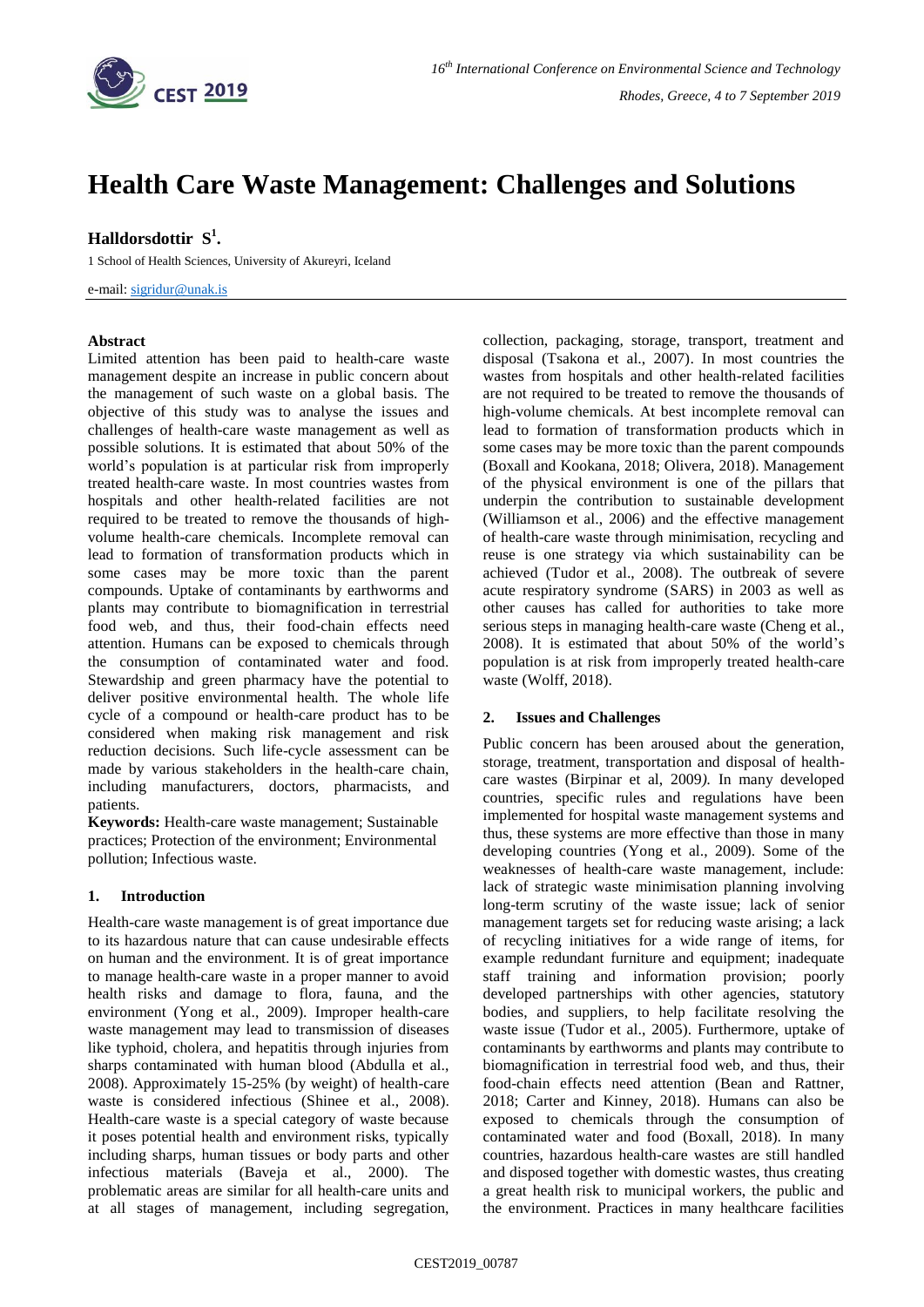do not comply with the principles stated in Best Practice legislation (Silva et al., 2005). Finally, there is a great potential to emit air toxic pollutants from incinerators if improperly operated and managed, because health-care waste typically contains a variety of plastic materials such as polyvinyl chloride (PVC). Waste minimization and recycling, control of toxic air emissions at health-care waste incinerators, and alternative treatment methods to incineration are regarded to be the major challenges in the future (Jang, et al., 2005).

# **3. Possible Solutions**

Pre-sorting and segregation of waste has been shown to significantly reduce uncontrolled emissions, reduce ash volume and its toxicity. It has also been estimated that disposal savings of between 40%-70% could be realized through the implementation of a health-care waste reduction program (Tudor et al., 2005). Golog and Bartlett (2007) made an interesting comparison of Slovenia and Australia indicating that national culture is a driver. So, it is clearly important to look at the culture in each country. Stewardship and green pharmacy have the potential to deliver positive environmental health and financial outcomes (Helwig, 2018). Environmental citizenship is an outcome of education for sustainability related to changing people´s attitudes, providing access to knowledge and developing skills which combine to influence behavior. It is comprised of several discreate but related concepts including information sharing, awareness building, concern, attitudes/beliefs, education and training, knowledge, skills, literacy and responsible behavior (Hawthorne and Alabaster, 1999; Tudor et al., 2008). In their study in England and Wales, Tudor et al. (2008), found that adopting a holistic approach, employing social enterprise and developing wide-ranging networks were important constructs in realizing the effective implementation of Corporate Social Responsibility (CSR) and Environmental Citizenship within their case study organizations. Lynes and Andrachuk (2008) point out that corporate social and environmental responsibility (CSER) is gaining popularity with some studies attempting to escape narrow definitions of corporate responsibility. They claim that numerous studies have examined motivations for environmental responsibility as well as the motivations of social responsibility and that there is an increasing trend in looking at corporate social and environmental responsibility in unison. The whole life cycle of a compound or a health-care product must be considered when making risk management and risk reduction decisions (Boxall and Kookana, 2018). Such life-cycle assessment can be made by various stakeholders in the health-care chain, including manufacturers, doctors, pharmacists, and patients (Kümmerer, 2018). Fortunately, within the past decades several environmental policies have emphasized the need for greater environmental responsibility and the development of strategies that encourage more sustainable practices at the international level (Boxall and Kookana, 2018).

|                                        |  |  | Table 1. Issues, challenges and possible solutions |  |  |  |  |
|----------------------------------------|--|--|----------------------------------------------------|--|--|--|--|
| regarding health-care waste management |  |  |                                                    |  |  |  |  |

| <b>Issues and challenges</b>                                                                                                                                                                                                                                        | <b>Possible solutions</b>                                                                                                                                                                                                                                    |
|---------------------------------------------------------------------------------------------------------------------------------------------------------------------------------------------------------------------------------------------------------------------|--------------------------------------------------------------------------------------------------------------------------------------------------------------------------------------------------------------------------------------------------------------|
| Limited attention in<br>developing countries                                                                                                                                                                                                                        | Global awareness and<br>stewardship                                                                                                                                                                                                                          |
| Improper waste<br>management can lead<br>to diseases such as<br>typhoid, cholera and<br>hepatitis                                                                                                                                                                   | All stages of management,<br>including segregation,<br>collection, packaging,<br>storage, transport, treatment<br>and disposal must be<br>attended to                                                                                                        |
| Thousands of high-<br>volume health-care<br>chemicals improperly<br>treated. Uptake of<br>contaminants by<br>earthworms and plants<br>may contribute to<br>biomagnification in<br>terrestrial food web,<br>and thus, their food-<br>chain effects need<br>attention | The whole life-cycle of a<br>compound or health-care<br>product must be considered.<br>Such life-cycle assessment<br>can be made by various<br>stakeholders in the health-<br>care chain, including<br>manufacturers, doctors,<br>pharmacists, and patients. |
| Estimated 50% of the<br>world's population at<br>risk                                                                                                                                                                                                               | Stewardship, corporate<br>responsibility and green<br>pharmacy                                                                                                                                                                                               |

### **4. Conclusions**

The management of health-care waste is an emerging issue which is magnified by a lack of training, awareness, and financial resources to support solutions. The collection and disposal of this waste is of great importance as it can directly impact the health risks to both public and environmental health. In this paper some issues and challenges of health-care waste management have been considered as well as possible solutions. All stages of health-care waste management must be considered, including segregation, collection, packaging, storage, transport, treatment and disposal. Thousands of high-volume health-care chemicals are improperly treated. Uptake of contaminants by earthworms and plants may contribute to biomagnification in terrestrial food web, and thus, their food-chain effects need attention. The whole life-cycle of a compound or healthcare product must be considered. Such life-cycle assessment can be made by various stakeholders in the health-care chain, including manufacturers, doctors, pharmacists, and the public. Management of the physical environment is one of the pillars that underpin the contribution to sustainable development**.** What is needed in health-care waste management is the effective management of health-care waste through minimisation, recycling and reuse where social and environmental responsibility are in unison. This is one strategy via which sustainability can be achieved as well as with global awareness, stewardship and green pharmacy.